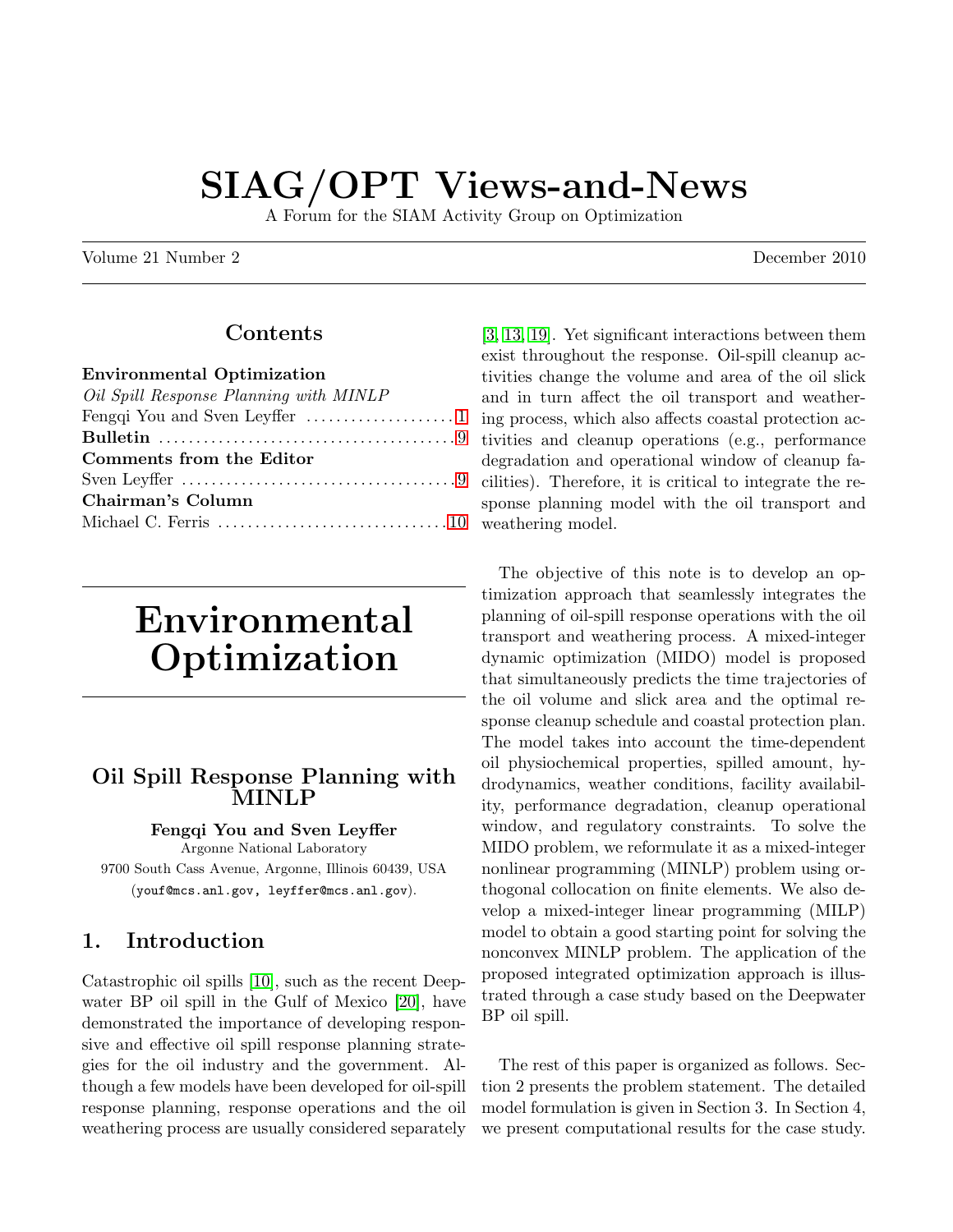#### 2. Problem Statement

The problem addressed in this work can be formally stated as follows. An oil spill occurs at a specific location. The initial spill volume, constant release rate, and release duration are all known. We are also given the physical and chemical parameters of the oil and seawater, as well as the weather data, such as wind speed and temperature. There is a set of staging areas  $i \in I$  along the shoreline near the spill site. Because of spreading and drift processes, the oil slick may hit the coast around staging area i at time t if the slick area is larger than  $\overline{area}_{i,t}$ , which is a given parameter in this work and can be derived from the drift process based on weather and sea conditions. A minimum length of boom  $\underline{L}_i$  should be deployed in staging area i before the oil slick hits the corresponding coast. The maximum boom deployment rates and the unit boom deployment cost are given. Booms deployed around staging area i will be subject to failure after a lifetime  $\varphi_i$ . The major cleanup methods include mechanical cleanup and recovery (skimming), in situ burning, and chemical dispersant application; and the corresponding cleanup facilities are indexed by  $m, b$ , and  $d$ , respectively. The maximum number of each type of cleanup facility in each staging area and the corresponding total response time are known. The operating capacities of the cleanup facilities and the corresponding operational costs and operating conditions, as well as the time-dependent weather factors, are given. When the response operations finish, the volume of oil remaining on the sea surface should not exceed the cleanup target  $V$ . The problem is to simultaneously determine the coastal protection plan and cleanup schedule in order to minimize the total response cost under a specific response time span.

## 3. Mixed-Integer Dynamic Optimization Model

The proposed MIDO model has an objective function to minimize the total response cost, and includes a set of ordinary differential equations (ODEs) that model the oil transport and weathering process and a set of mixed-integer constraints for response planning. The oil weathering model uses a continuoustime representation, while in the planning model we discretize the planning horizon into  $|T|$  time periods with  $H_t$  as the length of time period  $t \in T$ . This is consistent with the real-world practice that most response decisions are made on an hourly or daily basis. The integration of these two time representations will be discussed at the end of this section.

#### 3.1 Oil Transport and Weathering Model

Prediction of the oil transport and weathering process needs to account for many factors, such as oil properties, spilled amount, hydrodynamics, and weather conditions, and to consider a variety of complex physicochemical processes taking place simultaneously. Over 50 oil weathering models, based on empirical and semi-empirical approaches, have been developed. Although any oil weathering model can, in principle, be used in the approach proposed in this paper, we employ a dynamic mathematical model taking into account the dominant processes (spreading, evaporation, emulsification, and dispersion) that cause significant short-term changes in oil characteristics. We note that a PDE model might better capture the physiochemical evolution of oil slick in the three dimensional space. However, such a PDE constraint would result in an MINLP that is orders of magnitude beyond the current solver capabilities, and would be challenging to be integrated with the response planning model. Thus, we consider only the time variation in area, volume and other important physiochemical parameters, and model the effect of wind and current through parameters with constant values.

Spreading, which strongly influences coastal protection operations and other weathering processes, is probably the most dominant process of a spill. The rate of change of slick area is given by [\[8,](#page-6-2) [12,](#page-7-4) [22\]](#page-7-5):

<span id="page-1-0"></span>
$$
\frac{dA(t)}{dt} = K_1 A^{-1}(t) V^{3/4}(t) - W(t) \frac{A(t)}{V(t)}, \quad (1)
$$

where  $A(t)$  is the surface area of oil slick  $(m^2)$ ,  $V(t)$ is the volume of oil  $(m^3)$ , and  $K_1$  is the physicochemical parameters of the crude oil with a default value, and  $W(t)$  is the cleanup rate given in Equation [\(3\)](#page-4-0). The first term on the right-hand side of Equation [\(1\)](#page-1-0) models the natural spreading process. The second term refers to the reduction of slick area as a result of cleanup operations. The initial volume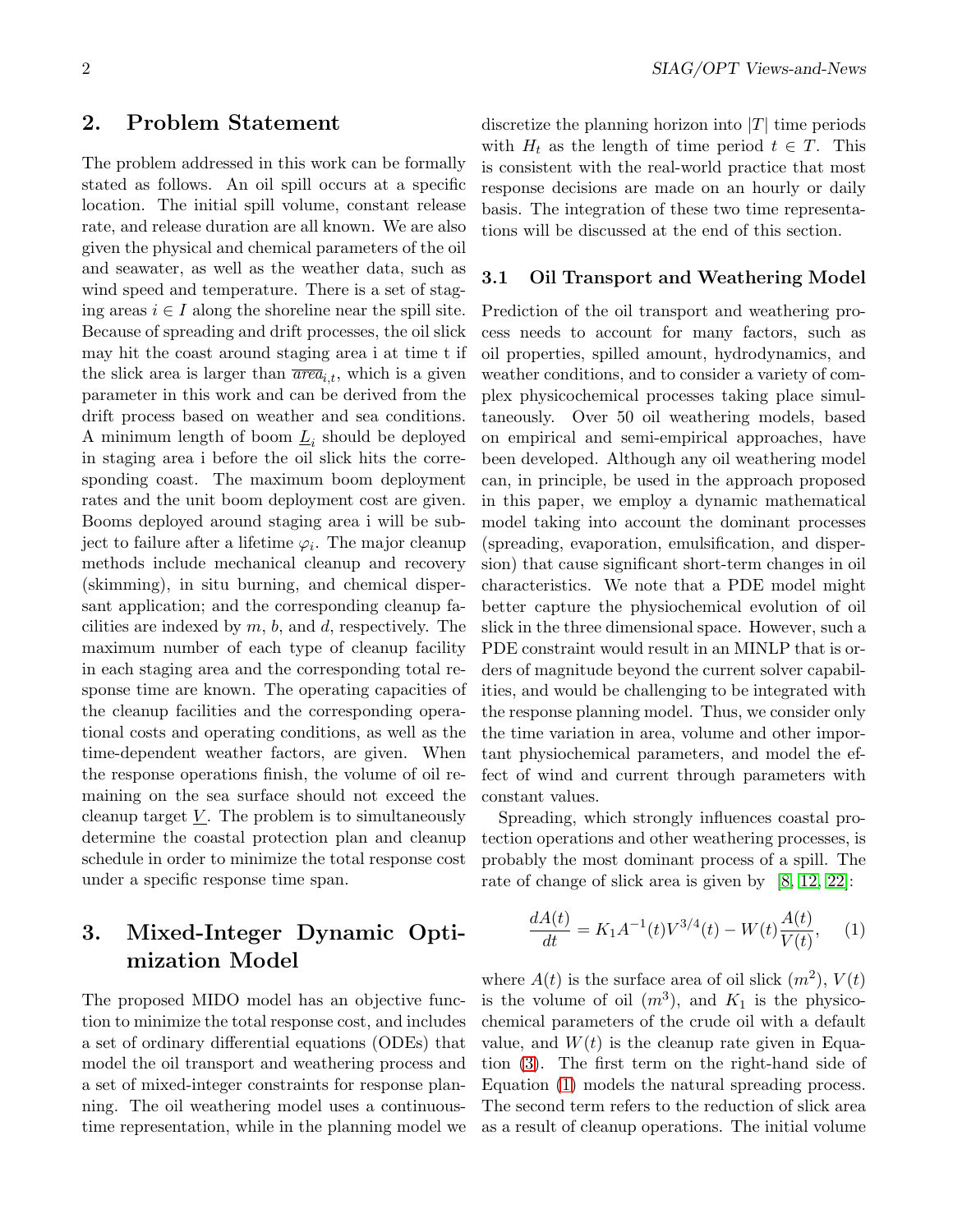of the oil slick is given as  $V(0) = V_0$ . The initial area of oil slick can be determined by the well-known gravity-viscous formulation [\[6\]](#page-6-3):

$$
A(0) = \pi \cdot \frac{k_2^4}{k_3^2} \left[ \frac{(\rho_w - \rho_o)V_0^5 g}{\rho_w \nu_w} \right]^{1/6},
$$

where g is the acceleration of gravity,  $\rho_w$  is seawater density,  $\rho_o$  is the density of fresh oil,  $\nu_w$  is the kinematic viscosity of seawater,  $V_0$  is the initial volume, and  $k_2$  and  $k_3$  are empirical constants.

The volume balance of the oil slick is based on the volume variation rate given as follows [\[15,](#page-7-6) [22\]](#page-7-5):

$$
\frac{dV(t)}{dt} = -V(t)\frac{dF_E(t)}{dt} - \frac{dV_D(t)}{dt} - W(t) + R(t),
$$

where the first term on the right-hand side models the evaporation loss, the second term describes natural dispersion, the third term is the cleanup rate, and the last term is the oil spill rate given as follows:

$$
R(t) = \begin{cases} \text{constant spill rate,} & 0 \le t \le t_s \\ 0, & t_s \le t \le t_f, \end{cases}
$$

where  $t_s$  is the time when the oil spillage stops and  $t<sub>f</sub>$  is the final time of the planning horizon (response time span). t The remaining volume of oil at the end of the response time span should not exceed the cleanup target,

$$
V(t_f) \leq \underline{V}.
$$

Evaporation is the primary initial process involved in the removal of oil from sea. The rate that oil evaporates from the sea surface is modeled by the following equation [\[17\]](#page-7-7):

$$
\frac{dF_E(t)}{dt} = \frac{K_{ev}A(t)}{V(t)} \exp\left[A_{ev} - \frac{B_{ev}}{T_K}(T_0 + T_G F_E(t))\right],
$$

where  $F_E(t)$  is the volume fraction of oil that has evaporated,  $T_K$  is the oil temperature  $(K)$ , which is assumed to be a constant,  $K_{ev}$  is the mass transfer coefficient for evaporation,  $T_0$  is the initial boiling point,  $T_G$  is the gradient of the oil distillation curve, and  $A_{ev}$  and  $B_{ev}$  are empirical constants. Because no oil has evaporated at time 0, the initial value of evaporative fraction is given by  $F_E(0) = 0$ .

The rate of dispersion into the water column of the floating oil slick is given by the following equation [\[8,](#page-6-2) [12,](#page-7-4) [15\]](#page-7-6):

$$
\frac{dV_D(t)}{dt} = \frac{0.11 \cdot (S_w + 1)^2 \cdot A(t)V(t)}{A(t) + 50\zeta \cdot V(t)\mu^{1/2}(t)},
$$

where  $V_D(t)$  is volume of oil naturally dispersed,  $S_w$ is the wind speed, and  $\zeta$  is the oil-water interfacial tension. The initial value of the volume of oil that is naturally dispersed is zero, i.e.  $V_D(0) = 0$ .

In emulsification, water droplets are entrained in the oil. The dynamic emulsification process that incorporates water into oil can be computed with the following equation [\[8\]](#page-6-2):

<span id="page-2-0"></span>
$$
Y_W(t) = C_3 \Big[ 1 - \exp\big(-\frac{K_{em}}{C_3} (S_w + 1)^2 \cdot t\big) \Big], \quad (2)
$$

where  $Y_W(t)$  is the fractional water content in the emulsion,  $C_3$  is a viscosity constant for the final fractional water content,  $K_{em}$  is an empirical constant and  $t$  is the time in seconds.

As a result of both Mousse formation and evaporation, the viscosity of oil slick may significantly increase during the emulsification process. The rate of changes in viscosity is given by [\[4,](#page-6-4) [15\]](#page-7-6):

$$
\frac{d\mu(t)}{dt} = \frac{2.5\mu(t)}{(1 - C_3 Y_W(t))^{2}} \frac{dY_W(t)}{dt} + C_4 \mu(t) \frac{dF_E(t)}{dt},
$$

where  $\mu(t)$  is the viscosity of the oil and  $C_4$  is an oil-dependent constant. The initial value of the viscosity is the same as the parent oil's viscosity, which can be calculated by the following equation [\[4\]](#page-6-4):

$$
\mu(0) = 224 \times \sqrt{AC},
$$

where  $AC$  is the asphaltene content of the parent oil.

#### 3.2 Response Planning Constraints

We consider both coastal protection and oil-spill cleanup operations in the response. The major coastal protection method is to deploy booms to prevent the oil from spreading to the shore. Three major oil spill cleanup methods are mechanical cleanup and recovery, in situ burning, and chemical dispersants. Mechanical systems can skim the oil slick and recover oil from the emulsion; in situ burning and chemical dispersants remove oil only from the surface of the sea. Reviews of oil spill response methods and equipment are given in [\[18,](#page-7-8) [22\]](#page-7-5).

In order to protect sensitive shorelines, either the slick area must be controlled through effective cleanup operations, or coastal protection booms must be deployed with sufficient lengths around the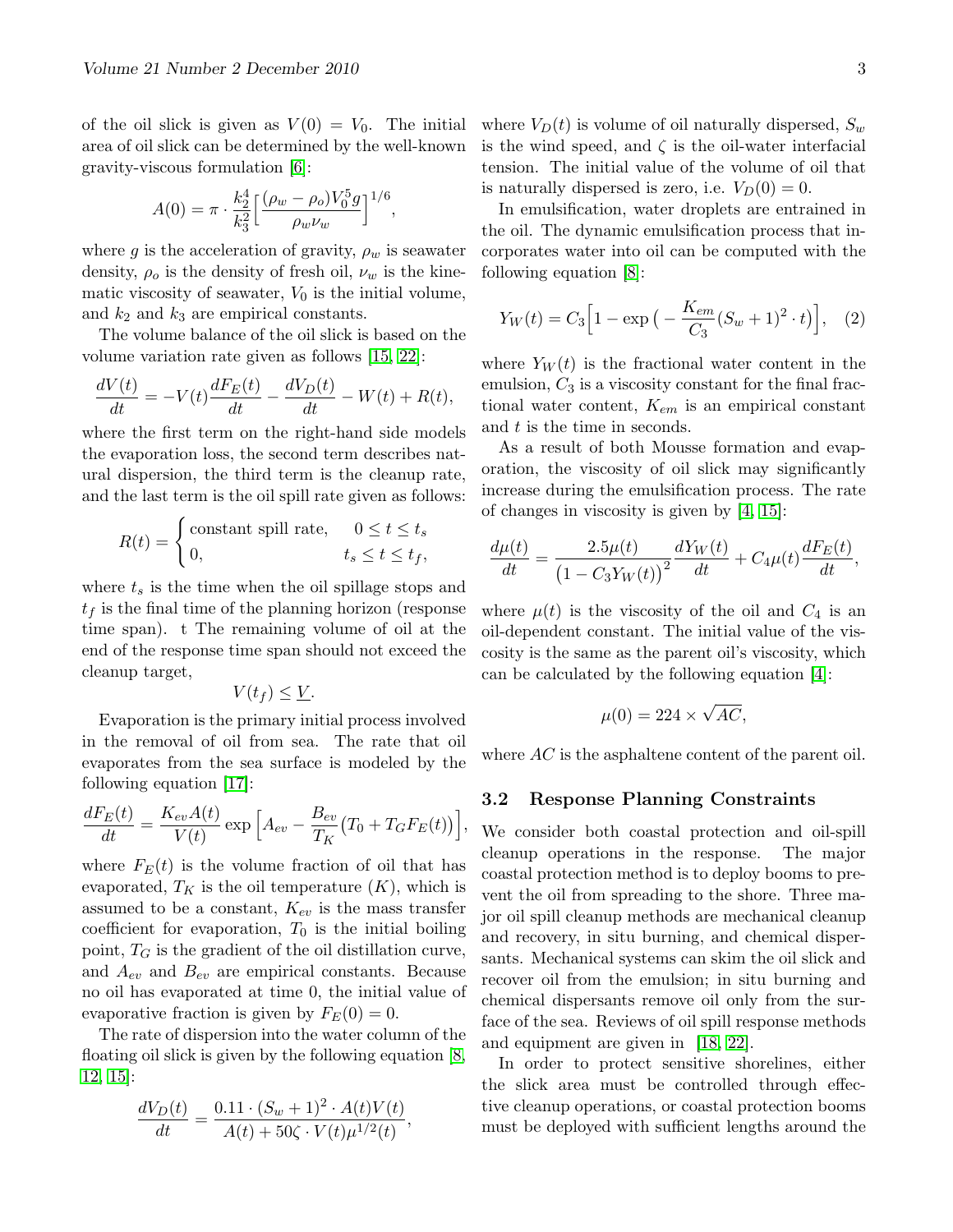staging areas before they are hit by the oil slick. It can be modeled with the following constraint:

$$
A(t) \le \overline{area}_{i,t} + A^U \cdot z_{i,t}, \quad \forall i \in I, t \in T,
$$

where  $z_{i,t}$  is a binary variable that equals 1 if sufficient booms have been deployed to protect the shoreline around staging area i at time t,  $A^U$  is the upper bound of oil slick area, and  $\overline{area}_{i,t}$  is a given parameter for the area of the oil slick that will hit the shore around staging area i at time period t.  $\overline{area}_{i,t}$  depends primarily on the drift process, which relates to the wind speed and direction [\[22\]](#page-7-5).

The shoreline around staging area  $i$  is fully protected by the booms at time period  $t$  if and only if the length of boom is no less than the required length. So we have:

$$
\underline{L}_i \cdot z_{i,t} \le bl_{i,t} \le \underline{L}_i + L^U \cdot z_{i,t}, \quad \forall i \in I, t \in T,
$$

where  $\underline{L}_i$  is the length of boom required to protect the coast around staging area i and  $bl_{i,t}$  is the length of boom deployed along the shore of staging area  $i$ at the end of time period t.

Because of currents and winds, conventional booms are subject to damages over time. Coastal protection booms deployed at staging area i can be effective for only a certain lifetime  $\varphi_i$  after deployment. Booms deployed at time  $t - \varphi_i$  will fail at time t [\[11\]](#page-7-9). Thus, the length of the boom around the shore of staging area i at the end of time period  $t (bl_{i,t})$  is equal to the boom length at the end of the previous time period  $(bl_{i,t-1})$  plus the length of the boom deployed at the current time period  $(bdep_{i,t})$ minus those that fail at this time period  $(bdep_{i,t-\varphi_i})$ . Thus, the balance of boom length is given as follows.

$$
bl_{i,t} = bl_{i,t-1} + bdep_{i,t} - bdep_{i,t-\varphi_i}, \ \forall i \in I, t \in T.
$$

The length of boom deployed along the shoreline near staging area  $i$  at time  $t$  should not exceed the maximum deployment rates  $(BDU_{i,t})$  times the length of time period  $t$  ( $H_t$ ). Thus, we have:

$$
0 \leq bdep_{i,t} \leq BDU_{i,t} \cdot H_t, \quad \forall i \in I, t \in T.
$$

We define  $x_{i,m,t}^M$  as the number of mechanical cleanup and recovery systems type  $m$  from staging area i operating at time period  $t$ . It should not exceed the corresponding available number  $(N_{i,m,t}^M)$ .

$$
0 \le x_{i,m,t}^M \le N_{i,m,t}^M, \quad \forall i \in I, m \in M, t \in T.
$$

The volume of oil cleaned and recovered from the sea surface with mechanical systems at time period  $t$  ( $W_t^M$ ) is given by the following equation [\[3\]](#page-6-1).

$$
W_t^M = \sum_i \sum_m (1 - Y_W(t)) \cdot H_t \cdot \omega_t^M \cdot Q_{i,m}^M \cdot x_{i,m,t}^M,
$$
  

$$
\forall t \in T,
$$

where  $Q_{i,m}^M$  is the operating capability of mechanical system *m* from staging area *i*;  $\omega_t^M$  is the weather factor (between 0 and 1), which can be determined from weather forecasting; and  $Y_W(t)$  is the fractional water content defined in [\(2\)](#page-2-0).

In situ burning response system  $b$  can operate only when the oil slick  $(\delta_t)$  is thicker than  $\delta_b^B$ , see [\[7\]](#page-6-5). We introduce a binary variable  $(xx_{b,t}^B)$  to model this restriction through the following constraint:

$$
\delta_b^B \cdot xx_{b,t}^B \le \delta(t) \le \delta_b^B + \delta^U \cdot xx_{b,t}^B,
$$

where  $\delta^U$  is the upper bound of the slick thickness and  $\delta(t)$  is the thickness of the oil slick given by:

$$
\delta(t) \cdot A(t) = V(t).
$$

For in situ burning response systems, the availability constraints are given as follows:

$$
x_{i,b,t}^B \le N_{i,b,t}^B \cdot xx_{b,t}^B, \quad \forall i \in I, b \in B, t \in T,
$$

where  $x_{i,b,t}^B$  is the number of in situ burning systems  $b$  from staging area  $i$  operating at time period  $t$ , and  $N_{i,b,t}^B$  is the availability in staging area *i*.

The volume of oil burned at time period  $t$   $(W_t^B)$ is given by the following equation:

$$
W_t^B = \sum_i \sum_b H_t \cdot \omega_t^B \cdot Q_{i,b}^B \cdot x_{i,b,t}^B, \quad \forall t \in T,
$$

where  $Q_{i,b}^B$  is the operating capability of in situ burning system *b* from staging area *i* and  $\omega_t^B$  is the weather factor for in situ burning at time  $t$ .

The availability constraint of chemical dispersant application systems is given by:

$$
x_{i,d,t}^D \le N_{i,d,t}^D \cdot \gamma_{i,d,t} \cdot H_t, \forall i \in I, d \in D, t \in T,
$$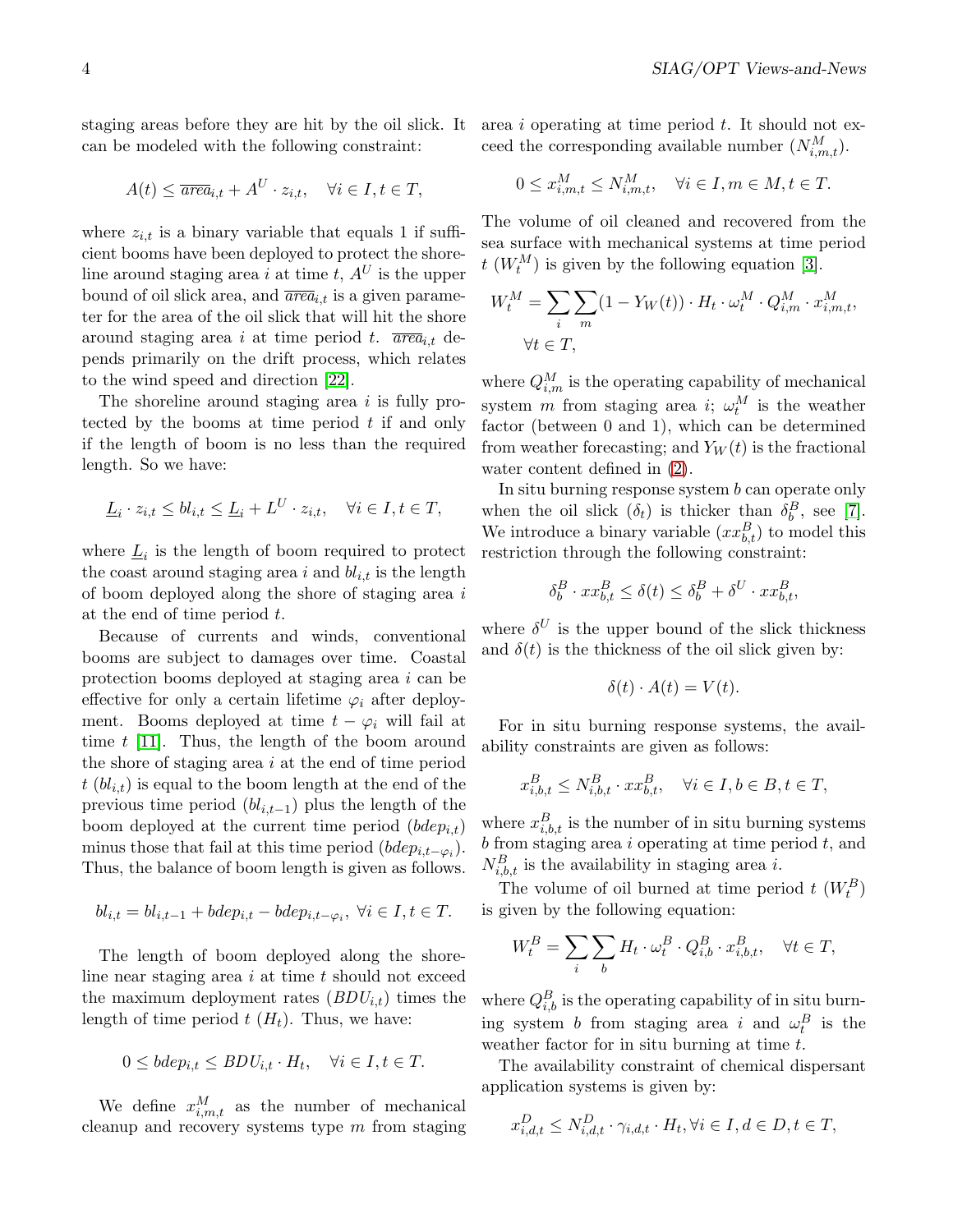where  $x_{i,d,t}^D$  is the number of sorties of chemical dispersant application systems d dispatched from staging area i at time period t,  $N_{i,d,t}^D$  is the corresponding availability, and  $\gamma_{i,d,t}$  is the maximum number of sorties of dispersant application systems d from staging area i to spray dispersant on the oil slick at time period t. Note that the maximum number of sorties depends on the type of dispersant application system (e.g., a helicopter may operate 10 sorties per day for an offshore oil spill 100 miles away) [\[9\]](#page-7-10).

The volume of oil removed from the sea surface by using chemical dispersants at time period  $t$   $(W_t^D)$  is given by the following equation:

$$
W_t^D = \sum_i \sum_d \omega_t^D \cdot \rho_t^{\text{eff}} \cdot \rho_d^{\text{acc}} \cdot Q_{i,d}^D \cdot x_{i,d,t}^D, \quad \forall t \in T
$$

where  $Q_{i,d}^D$  is the operating capacity of dispersant application systems d from staging area i,  $\omega_t^D$  is the corresponding weather factor,  $\rho_t^{eff}$  $t_i^{e\mu}$  is the effectiveness factor (ratio between oil dispersed and dispersant sprayed) for chemical dispersant application at time t, and  $\rho_d^{acc}$  is the accuracy factor (percentage of sprayed dispersant falls on the oil slick) of dispersant application systems d.

The total amount of chemical dispersant used throughout the entire response operation should not exceed the limit set by the regulator  $(D_{limit})$  [\[9\]](#page-7-10).

$$
\sum_{i} \sum_{d} Q_{i,d}^D \cdot x_{i,d,t}^D \le D_{limit}.
$$

We model the real-time cleanup rate  $(W(t))$  as a piece-wise step function as follows:

<span id="page-4-0"></span>
$$
W(t) \cdot H_t = W_t^M + W_t^B + W_t^D. \tag{3}
$$

In addition, the decisions variables of this model must satisfy the following integrality and nonnegativity constraints:

$$
Z_{i,t} \in \{0, 1\}
$$
  

$$
x_{i,m,t}^M, x_{i,b,t}^B, x_{i,d,t}^D \in \{0\} \cup Z^+
$$
  

$$
bdep_{i,t}, bl_{i,t}, W_t^M, W_t^B, W_t^D \ge 0
$$
  

$$
V(t), A(t), F_E(t), V_D(t), Y_W(t), \mu(t), \delta(t) \ge 0.
$$

#### 3.3 Objective Function

The objective function is to minimize the total response cost, given as follows.

$$
\min: \quad TotalCost \quad = \quad \sum_{i} \sum_{m} \sum_{t} C_{i,m,t}^{M} \cdot x_{i,m,t}^{M}
$$

Figure 1: Oil spill site and locations of the three staging areas for the case study

$$
+ \sum_{i} \sum_{b} \sum_{t} C_{i,b,t}^{B} \cdot x_{i,b,t}^{B}
$$

$$
+ \sum_{i} \sum_{d} \sum_{t} C_{i,d,t}^{D} \cdot x_{i,d,t}^{D}
$$

$$
+ \sum_{i} \sum_{t} C_{i,t}^{boom} \cdot bdep_{i,t}
$$

$$
- \sum_{t} P_{0} \cdot W_{t}^{M},
$$

where  $C_{i,m,t}^M$ ,  $C_{i,b,t}^B$  and  $x_{i,d,t}^D$  are unit operating cost of mechanical cleanup and recovery system, in situ burning system and chemical dispersant application system, respectively,  $C_{i,t}^{boom}$  is the cost of deploying unit length of coastal protection boom around staging area i, and  $P_0$  is the unit price of recovered oil. In the objective function, the first three terms are the cost of the cleanup operations, the fourth terms is the cost of coastal protection operations, and the last term is the credit resulting from the recovery of the emulsified oil.

#### 3.4 Solution Approach

The resulting model is an MIDO, which can be solved by a number of approaches [\[1,](#page-6-6) [2,](#page-6-7) [5,](#page-6-8) [14\]](#page-7-11). Because of the problem size and structure, in this work we use a simultaneous approach in order to integrate the continuous-time representation in the oil weathering model and the discrete time representation in the planning model. In the simultaneous approach, the MIDO model is fully discretized based on orthog-

**Spill Site** 

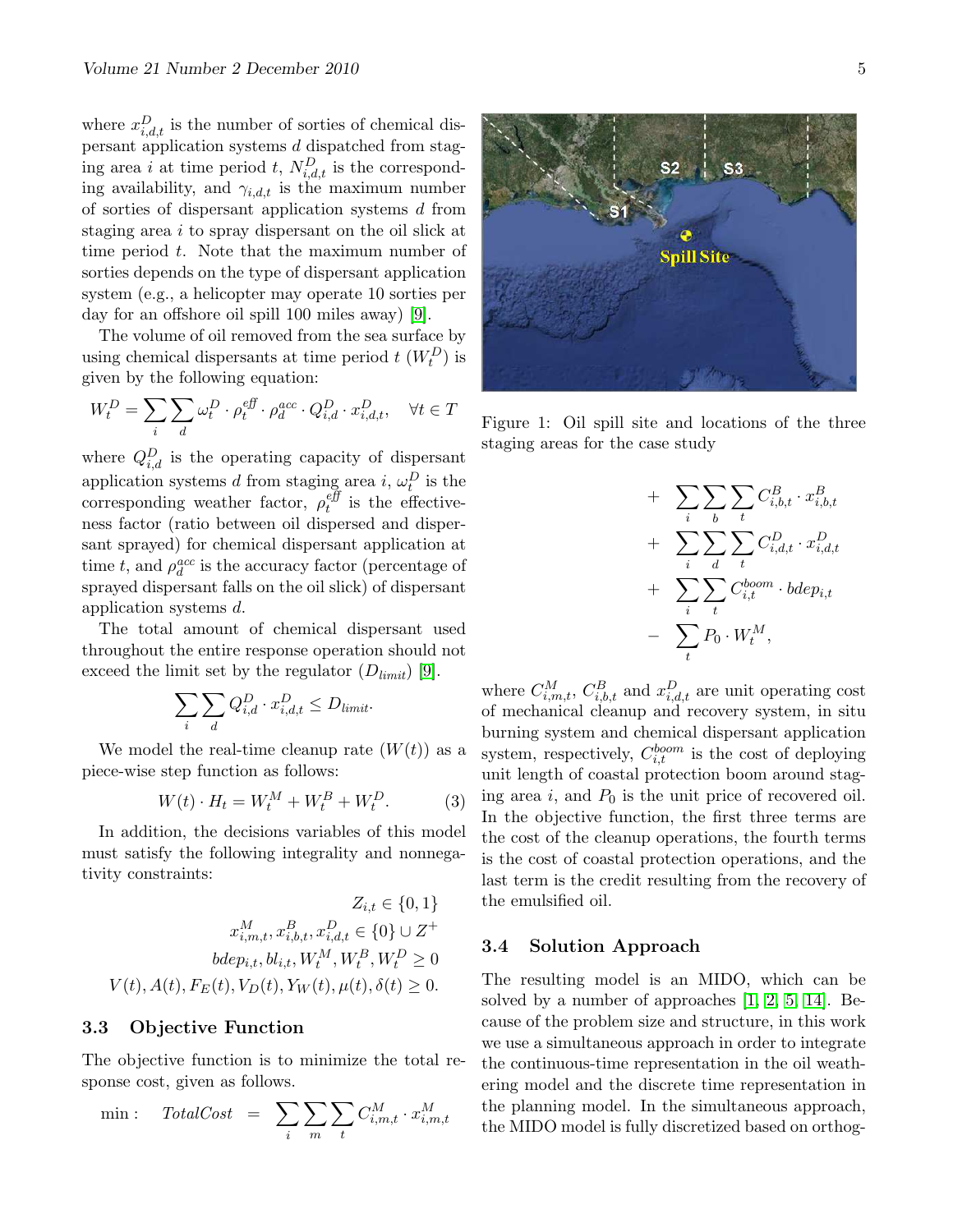onal collocation on finite elements and then is reformulated into an equivalent MINLP problem. First, the entire planning horizon is divided into a number of finite elements. Within each finite element an adequate number of internal collocation points is selected. Using several finite elements is useful to represent dynamic profiles with nonsmooth variations. Thus, the differential and algebraic variable profiles are approximated at each collocation point by using a family of interpolation polynomials. To integrate the continuous- and discrete-time representations, we consider one time period as a finite element in the discretization process. In this way, the index t represents not only the discrete time periods but also the finite elements, and the length of finite element t is the same as the length of the corresponding time period  $(H_t)$ .

Our discretization does not take into account the possibility of drastically different rates of the differential variables. In this case, it may become necessary to decouple the problem in time using a quasisteady-state assumption [\[16\]](#page-7-12). Our goal here is to present an approach that couples the ODE with the planning model.

The reformulated MINLP is highly nonlinear and nonconvex, and requires careful initializations to avoid numerical difficulties. To obtain a "good" starting point, we use the MILP model given in [\[21,](#page-7-13) [22\]](#page-7-5) for initialization. The approximate MILP model, which is obtained by decoupling the ODE from the discrete-time response planning model, implicitly considers the oil weathering process in the response planning by assuming the time trajectory of the slick thickness is not affected by response operations.

#### 4. Case Study

Our case study is based on the Deepwater Horizon BP oil spill in the Gulf of Mexico. There are three major staging areas for the response operations: S1, S2, and S3. Their locations, along with the spill site, are given in the map in Figure 1. The minimum distances between the three staging areas and the oil spill site are 60 kilometers, 120 kilometers, and 180 kilometers, respectively. In this case, we assume the oil slick drifts toward the shore as a result of wind and current directions. The lengths of the booms required to protect the sensitive coastline



Figure 2: Time trajectories of the oil volumes removed by three methods and remaining on the sea surface

near the three staging areas are 200 kilometers, 180 kilometers, and 300 kilometers, respectively. The spilled oil is considered as crude oil with an API degree of 25. The initial spill amount is  $10,000 \, m^3$ , and the oil releases continue for 42 days with a constant rate of 10,000  $m^3$ /day. The cleanup target is that no more than 1,500  $m^3$  of oil remain on the sea surface after the response. The cleanup facilities include three types of mechanical systems, two types of in situ burning systems, and three types of dispersant application systems (vessel, helicopter, and C-130). Each system has a corresponding operating capacity, available number, operational cost, and response time. All the other input data are available upon request.

All the computational studies were performed on an IBM T400 laptop with an Intel 2.53 GHz CPU and 2 GB RAM. DICOPT was used as the MINLP solver. The MILP problems were solved by using CPLEX 12.2 with an optimality tolerance of  $10^{-9}$ . . The nonlinear programming subproblems were solved with KNITRO41 with an optimality tolerance of 10−<sup>6</sup> . We consider a response time span of 76 days in this example. The resulting MINLP problem includes 2,052 discrete variables, 11,482 continuous variables, and 14,006 constraints. We first solve the approximate MILP problem and use its solution as the starting point of solving the MINLP problem. The solution process takes a total of 139 CPUseconds. We note that the problem becomes "infeasible", when we solved the MINLP directly without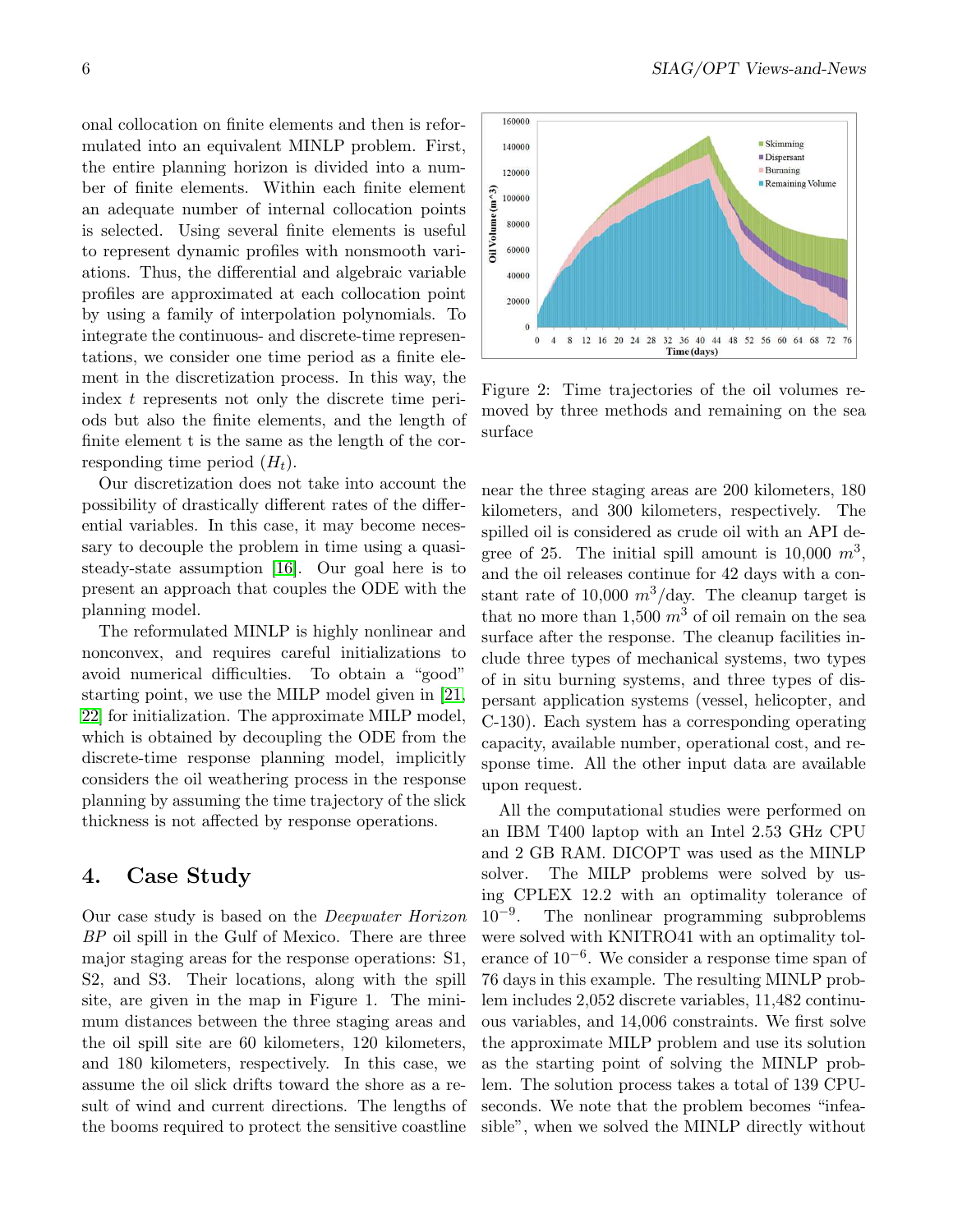

Figure 3: Optimal length of coastal protection boom

the initialization step.

The results are given in Figures 2 and 3. Figures 2 show the time trajectories of the oil volume throughout the response operations when time span is 76 days. The drop lines are for the collocation points in the finite elements. We can see a trend from these figures that the volume of remaining oil first increases from Day 0 to Day 42 and then decreases, because the oil was being released at a constant rate to the sea surface before Day 42. These figures show that dispersant application is usually the most favorable cleanup method because of its flexibility in various weather conditions, although it might not be available in the early stage of the response. Skimming is also a major cleanup method, because the total amount of chemical dispersant used is constrained by regulation and mechanical cleanup can gain credit from oil recovery. Figure 3 shows the length of coastal protection booms deployed in the three staging areas when the response time span is 76 days. We can see that the three staging areas start to deploy booms from Day 8, Day 21, and Day 19, respectively. The different starting days are due to the different boom deployment rates and different locations of the staging areas. S1 deploys the booms first, because it has shortest distance to the oil spill site; Although S2 is closer to the spill site than S3, S3 starts to deploy the booms earlier than S2, because S3 requires much longer booms to protect the coast and longer deployment time.

#### 5. Model Extensions

This work can be extended to deal with the uncertainty involved in the model. There are two potential approaches that can effectively tackle this issue. One is to extend the MIDO model to its stochastic version and to explicitly consider these uncertain parameters; the other is to apply a real time MIDO formulation. A reviewer also suggested to minimize response time,  $t_f$ , which provides an indirect measure of the ecological damage. To study the tradeoffs between these two objectives, one could develop a multi-objective optimization approach.

#### <span id="page-6-0"></span>6. Acknowledgment

This research is supported by the U.S. Department of Energy under contract DE-AC02-06CH11357 and through grant DE-FG02-05ER25694.

#### REFERENCES

- <span id="page-6-6"></span>[1] Allgor R. and Barton P. Mixed-integer dynamic optimization. *Computers & Chemical Engineering* 21:S451-S456, 1997.
- <span id="page-6-7"></span>[2] Bansal V., Sakizlis V., Ross R., Perkins J., and Pistikopoulos E. New algorithms for mixed-integer dynamic optimization. *Computers & Chemical Engineering* 27:647-668, 2003.
- <span id="page-6-1"></span>[3] Brebbia C.A. Oil spill modeling and processes. WIT Press, UK, 2001.
- <span id="page-6-4"></span>[4] Buchanan I. and Hurford N. Methods for predicting the physical changes in oil spilt at sea. *Oil & Chemical Pollution* 4:311-328, 1988.
- <span id="page-6-8"></span>[5] Chachuat B, Singer A, and Barton P. Global mixedinteger dynamic optimization. *AIChE Journal* 51:2235-2253, 2005.
- <span id="page-6-3"></span>[6] Fay J.A. The spread of oil slicks on a calm sea. In *Oil on the sea*, Hoult D.-P., Ed. Plenum Press, New York, pp. 53–63, 1969.
- <span id="page-6-5"></span>[7] Fingas M. The basics of oil spill cleanup. Lewis, New York, 2001.
- <span id="page-6-2"></span>[8] Mackay D., Buist I.A., Mascarenhas R., Paterson S. Oil spill processes and models. Environment Canada Manuscript Report No 8. EE-8, Ottawa, Ontario, 1980.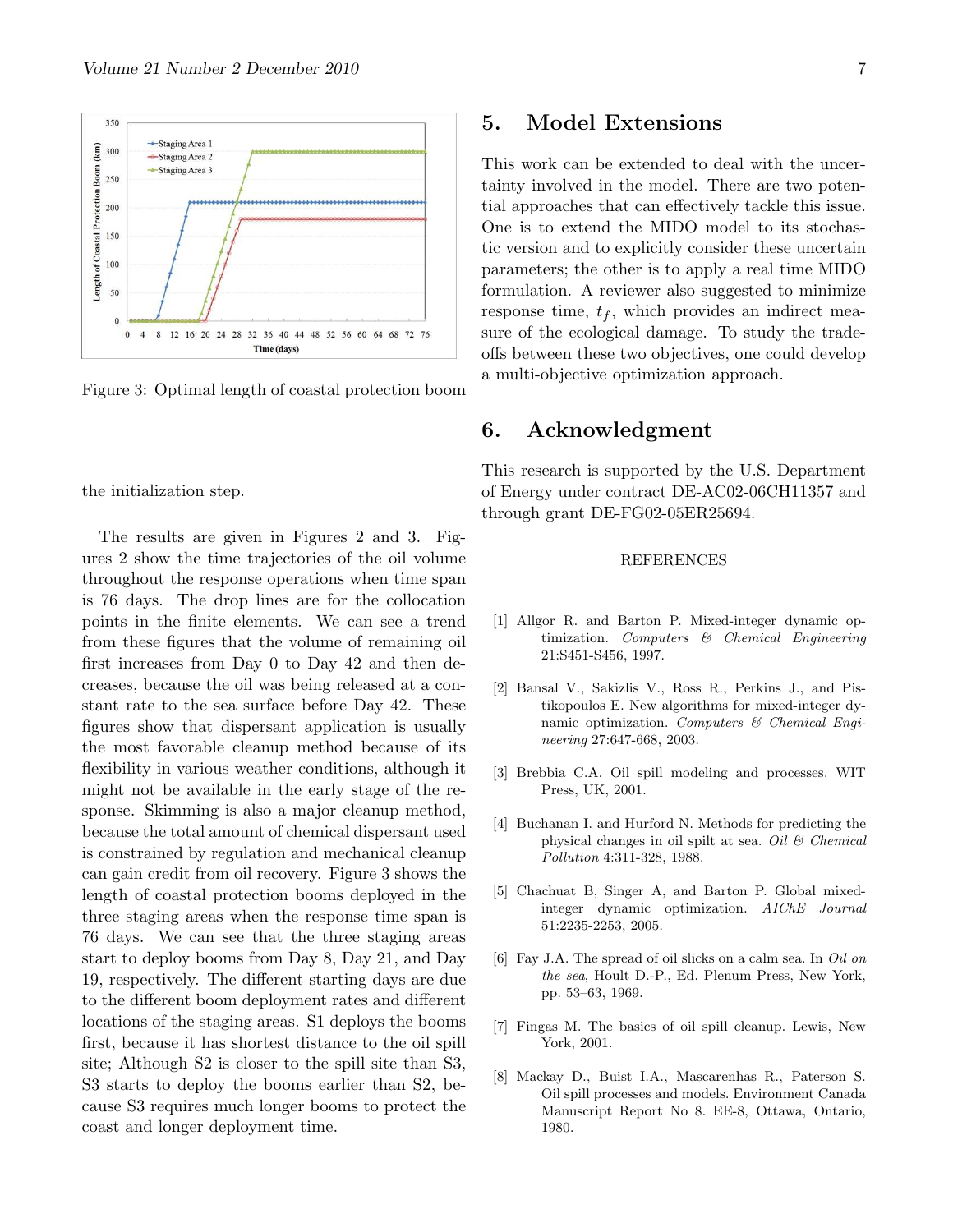- <span id="page-7-10"></span>[9] Michel J., Adams E.E., Addassi Y., Copeland T., Greeley M., James B., Mcgee B., Mitchelmore C., Onishi Y., Payne J., Salt D., and Wrenn B. Oil spill dispersants: efficacy and effects. National Academies Press, Washington, DC, 2005.
- <span id="page-7-0"></span>[10] NOAA. *Oil spill case histories 1967-1991: summaries of significant U.S. and international spills*, Seattle, Washington, 1992.
- <span id="page-7-9"></span>[11] Ornitz B. and Champ M. Oil spills first principles: prevention and best response. Elsevier, Netherlands, 2003.
- <span id="page-7-4"></span>[12] Reed M. The physical fates component of the natural resource damage assessment model system. *Oil and Chemical Pollution* 5:99-123, 1989.
- <span id="page-7-2"></span>[13] Reed M., Johansen I., Brandvik P.J., Daling P., Alun L., Fiocco R., Mackay D., and Prentki R. Oil spill modeling towards the close of the 20th century: overview of the state of the art. *Spill Science & Technology Bulletin* 5:3-16, 1999.
- <span id="page-7-11"></span>[14] Sager S., Bock H.G., and Diehl M. The integer approximation error in mixed-integer optimal control. *Mathematical Programming* to appear.
- <span id="page-7-6"></span>[15] Sebastiao P. and Sores C.G. Modeling the fate of oil spills at sea. *Spill Science & Technology Bulletin*. 2:121- 131, 1995.
- <span id="page-7-12"></span>[16] Segel, L.A. Segel and Slemrod M. The Quasi-Steady-State Assumption: A Case Study in Perturbation. *SIAM Review*, 31(3):446-477, 1989.
- <span id="page-7-7"></span>[17] Stiver W. and Mackay D. Evaporation rate of spills of hydrocarbons and petroleum mixtures. *Environmental Science & Technology* 18:834-840, 1984.
- <span id="page-7-8"></span>[18] Ventikos N.P., Vergetis E., Psaraftis H.N., and Triantafyllou G. A high-level synthesis of oil spill response equipment and countermeasures. *Journal of Hazardous Materials* 107:51-58, 2004.
- <span id="page-7-3"></span>[19] Wilhelm W.E., and Srinivasa A.V. Prescribing tactical response for oil spill clean up operations. *Management Science* 43:386-402, 1997.
- <span id="page-7-13"></span><span id="page-7-1"></span>[20] http://www.restorethegulf.gov/.
- [21] You F. and Leyffer S. Mixed-Integer Dynamic Optimization for Oil Spill Response Planning with Integration of A Dynamic Oil Weathering Model. *AIChE Journal* 2010, Submitted. Preprint ANL/MCS-P1794- 1010, Mathematics and Computer Science Division, Argonne National Laboratory, 2010.
- <span id="page-7-5"></span>[22] Zhong Z. and You F. Oil spill response planning with consideration of physicochemical evolution of the oil slick: A multiobjective optimization approach.

*Computers & Chemical Engineering* 2010, Submitted. Preprint ANL/MCS-P1786-0810, Mathematics and Computer Science Division, Argonne National Laboratory, 2010.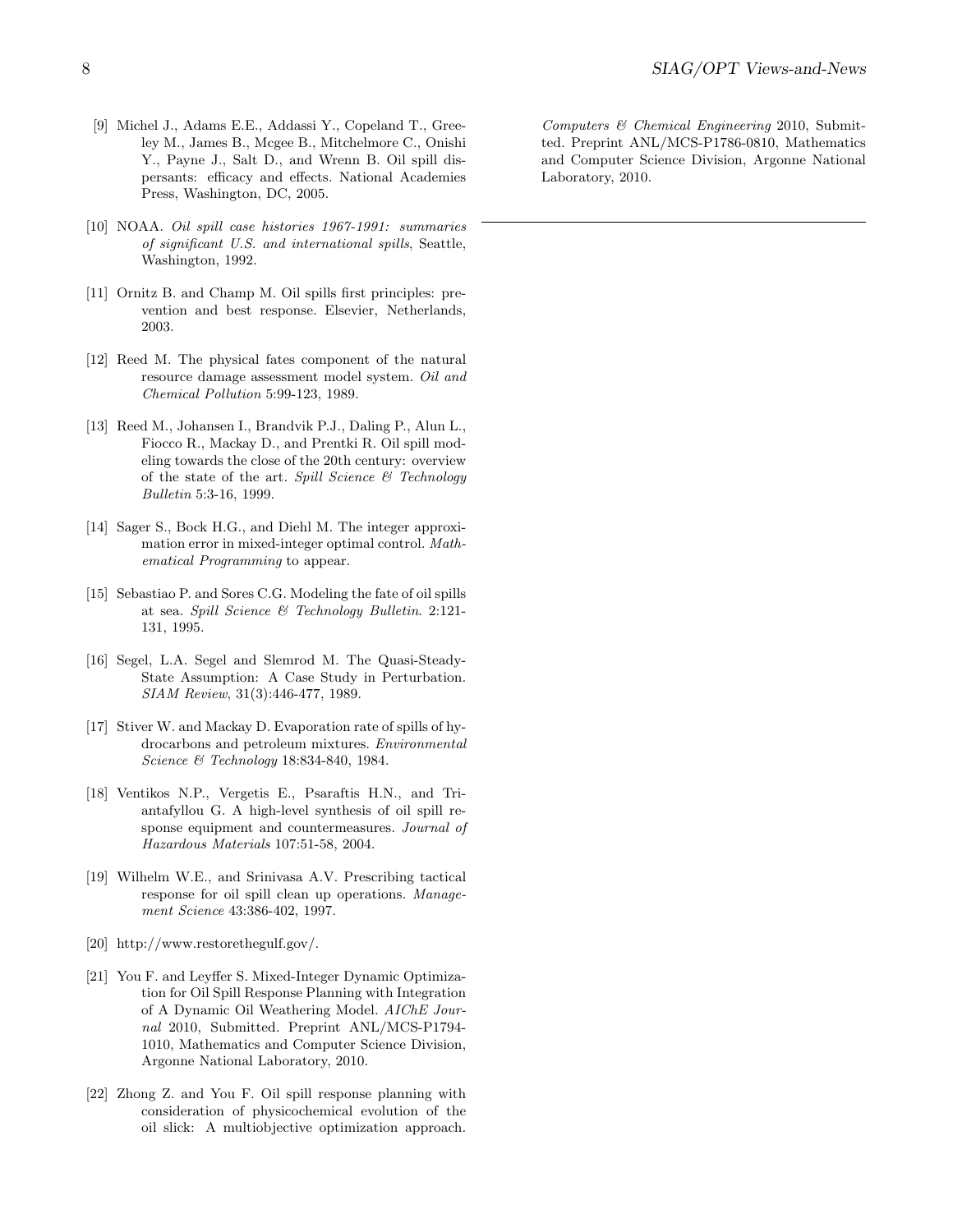# <span id="page-8-0"></span>Bulletin

### SIAM Optimization 2011

The SIAM Conference on Optimization will be held in Darmstadt, Germany, May 16–19, 2011. We have an excellent slate of invited speakers:

- Thomas Bortfeld, Harvard Medical School, USA.
- Thomas F. Coleman, University of Waterloo, Canada.
- Dorit Simona Hochbaum, University of Southern California, USA.
- Jon Lee, IBM TJ Watson Research Center, USA.
- Claudia Sagastizábal, CEPEL, Brazil.
- Defeng Sun, National University of Singapore, Singapore.
- Fredi Tröltzsch, Technische Universität Berlin, Germany.
- Stephen Wright, University of Wisconsin, USA.

The conference will co-locate with the SIAM Workshop on Combinatorial Scientific Computing (CSC11), May 19-21, 2011. CSC11 addresses combinatorial challenges in computational science and engineering. The workshop includes themes on parallel computing, high-performance algorithms, sparse matrix computations, combinatorial problems in optimization, automatic differentiation, mesh generation, computational biology, and combinatorial matrix theory. For more information, see <http://www.siam.org/meetings/csc11/>.

For those still undecided on whether to come, check out <http://www.darmstaedter.de>, the Darmstädter Privatbrauerei!

#### <span id="page-8-1"></span>SIAG/OPT Elections

The following candidates have been elected to threeyear terms as officers of our SIAG from 2011–2013:

- Chair: Michael Todd, Cornell.
- Vice Chair: *Mihai Anitescu*, Argonne National Laboratory.
- Program Director: Miguel Anjos, Polytechnique, Montréal.
- Secretary: *Marina Epelman*, University of Michigan.

Congratulations to all four! The running of the SIAG will be in excellent hands.

# <span id="page-8-2"></span>Comments from the Editor

Whilst this issue may be light on content (only one article), we decided to push it out in order to announce the SIAG/OPT election results, and to advertise the upcoming SIAM Optimization conference in Darmstadt. The paper presented here is almost entirely the brainchild and work of one of Argonne's talented postdocs, who took up the challenge to model oil spill response as an optimization problem. The paper provides an overview of this complex model that is also available in GAMS format upon request.

We have ambitious plans for larger and more substantive issues for next year. However, as always, we welcome suggestions and articles. So, if you can think of an area that should receive a special issue, please contact me!

Finally, the placement of the editor's comments before the chairman's column should not be regarded as a slight to Michael, but rather as evidence of my own inability to effectively control page-breaks in L<sup>A</sup>TEX.

Sven Leyffer, Editor Mathematics and Computer Science Division Argonne National Laboratory Argonne, IL 60439, USA <leyffer@mcs.anl.gov> <http://www.mcs.anl.gov/~leyffer/>